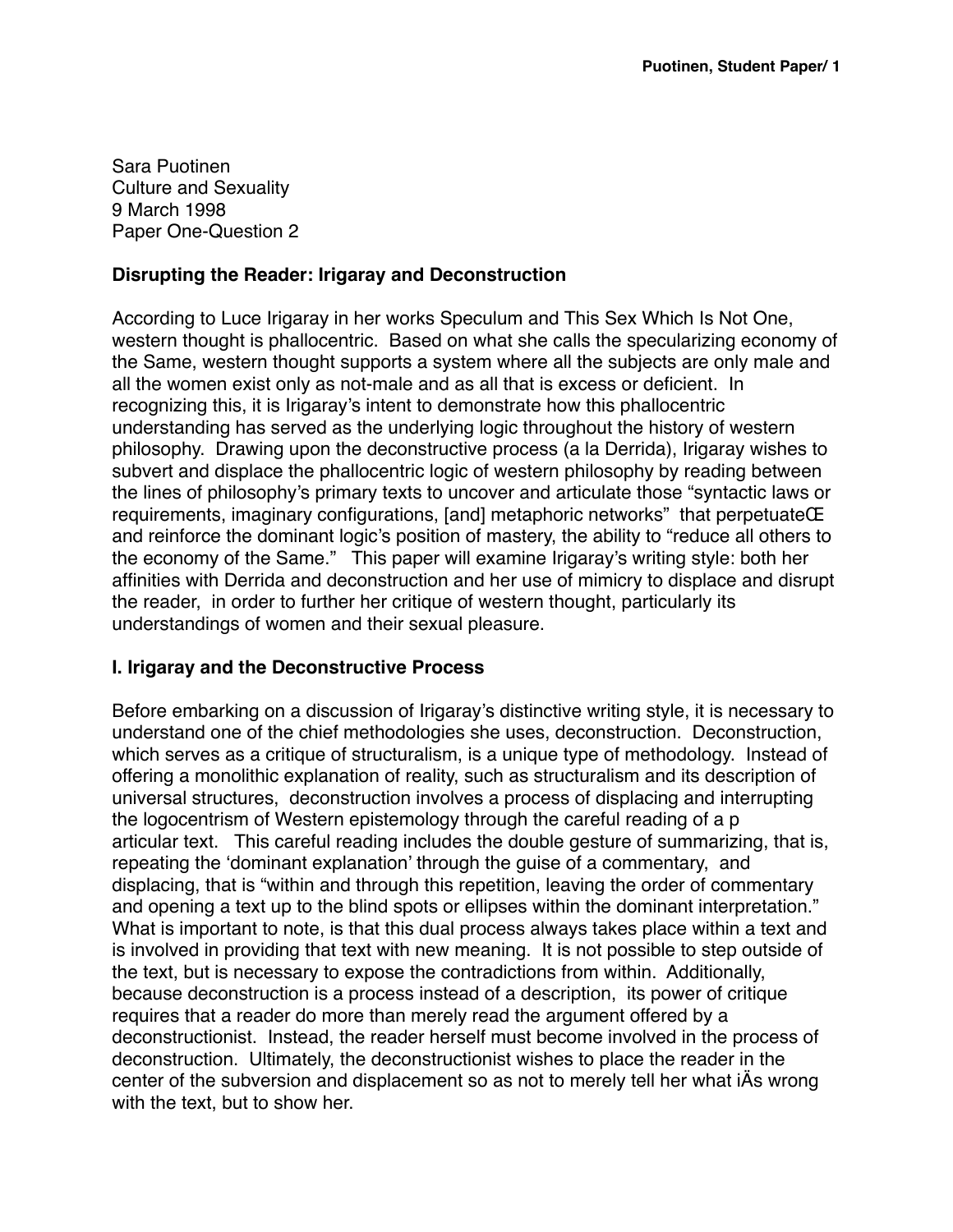Although Irigaray should not be labeled solely as a deconstructionist, her writings in Speculum and This Sex do involve the process of deconstruction. Her method of critique is not concerned with merely explaining the underlying phallocentric logic of western philosophy, but showing, through a rereading of philosophical texts, how and where this phallocentric logic exists. Moreover, Irigaray is not concerned with stepping outside of traditional philosophy, but with displacing the dominant logic from within. As she states it, ". . . the issue is not one of elaborating a new theory. . . but of jamming the theoretical machinery [emphasis mine] itself, of suspending its pretension to the production of a truth and of a meaning that are excessively univocal."

Irigaray's own brand of deconstruction involves summarizing philosophical texts and fireading back into them the necessary silences that they require. In doing so, she wishes to "reopen" philosophical texts to "pry out of them what they have borrowed that is feminine." Using psychoanalytic language, she suggests that philosophical texts must be mined for the procedures of repression and the unconscious elements involved. Fundamentally, she wishes to expose how the entire system of phallocentric logic is predicated on the repression of the feminine.

In order to do this, Irigaray promotes a process of mimicry which involves assuming the feminine role deliberately through a playful repetition of the dominant discourse. By repeating back the dominant discourse in a miming way, Irigaray suggests that one can begin to "make visible. . . what was supposed to remain invisible: the cover-up of a possible operation of the feminine in language." In challenging the "feminist" way of asserting female subjectivity, Irigaray understands mimicry and playful repeti tion as the more effective method of critique. For her,

They [women] should not put it, then, in the form "What is woman?" but rather, repeating/interpreting the way in which, within discourse, the feminine finds itself defined as lack, deficiency, or as imitation and negative image of the subject, they should signify that with respect to this logic a disruptive excess is possible on the feminine side.

The key phrase in this assertion is disruptive excess. Indeed, for Irigaray the process of displacing and disrupting the text is critically important. The location of this disruption is made possible by the articulating of the silent utterances on which the dominant text is founded. Although Irigaray offers several examples of this disruption throughout Speculum and This Sex, one of her most compelling instances of it is through a discussion of sexual pleasure.

## **II. Irigaray and Sexual Pleasure**

According to Irigaray, Freud and Lacan both state that female sexual pleasure can only be defined in terms Åof the male and the Phallus. Independent of man, woman's pleasure, which is merely and only clitoris-sex, cannot compare to the "noble phallic organ." As a result, woman's pleasure is only known as lack and her desire is only that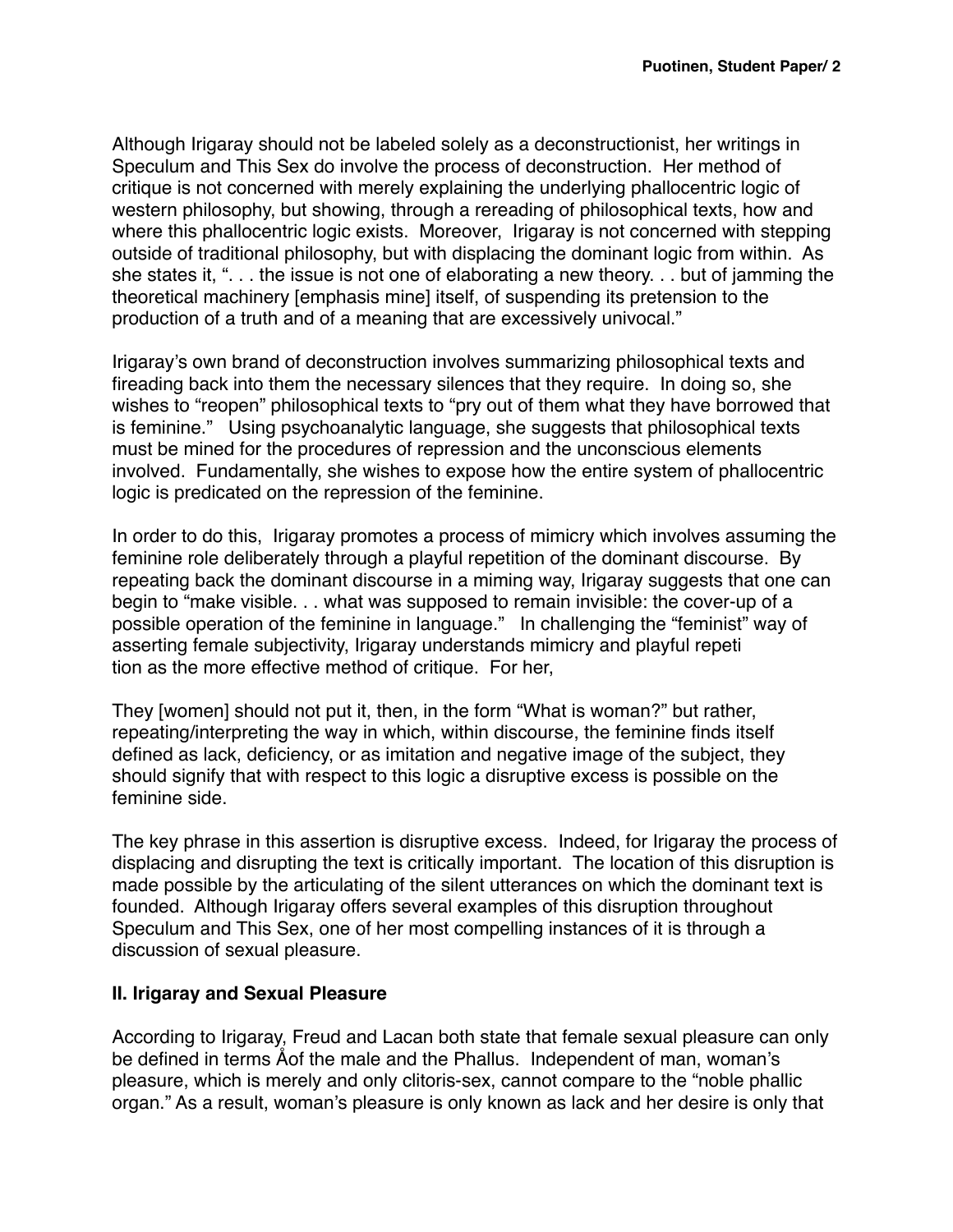of penis envy. To quote Irigaray, "Woman lives her own desire only as the expectation that she may at least come to possess an equivalent of the male organ."

Irigaray challenges these assumptions about feminine sexuality by offering the assertion that women experience pleasure differently. In doing so, she proposes an alternative logic to the phallocentric economy of the Same. Whereas the dominant logic is predicated on the Phallus and the visible sexuality of the penis, Irigaray's new form of logic bases itself on the tactile sexuality of women's two lips.

In the spirit of deconstruction and her own promotion of mimicry, Irigaray's critique of  $\mathfrak h$ he dominant discourse on feminine sexuality does not involve merely telling her reader about the problems of psychoanalytic assumptions. Instead, Irigaray shows the reader where and how these assumptions exist. She does this through the deconstructive double gesture of miming/summarizing the dominant text and then repeating it back differently.

For example, in her discussion of Lacan, Irigaray begins by miming Lacan's own argument through a repetition of actual quotes by Lacan on the subject of feminine pleasure. According to him, women "don't know what they are saying," and "about this pleasure, woman knows nothing," and "There must be an internal reason for this [lack of feminine pleasure], connected with the structure of the pleasure mechanism." Having offered Lacan's own words about feminine sexual pleasure, Irigaray then reads between the lines of the text, to uncov er the invisible assumptions that exist and to

challenge the underlying logic that Lacan's statements reinforce. As she states it: The question whether, in his logic, they can articulate anything at all, whether they can be heard, is not even raised. For raising it would mean granting that there may be some other logic, and one that upsets his own. That is, a logic that challenges mastery.

In other words, the underlying assumption in Lacan's statements is that the dominant logic, one that promotes only male subjects and male desire, must be kept in place by excluding any and all possibilities of alternative logics that support female sexual pleasure and subjectivity.

In continuing with her deconstruction of the text, Irigaray offers another statement bˆy Lacan. "Just go look at Bernini's statue in Rome, you'll see right away that St. Theresa is coming, there's no doubt about it." To this, Irigaray suggests that Lacan's offering of sexual pleasure to a statue is only to ensure that the logic of a feminine sexual pleasure "does not come up" to challenge the dominant logic. To the reader she asks, In Rome? So far away? To look? At a statue? Of a saint? Sculpted by a man? What pleasure are we talking about? Whose pleasure? . . . Hence the necessary silence concerning the pleasure of those statue-women, the only ones who are acceptable in the logic of his desire.

In all of her readings of Lacan, it is Irigaray's intent to demonstrate to the reader the underlying logic that grounds Lacan's = (mis) understandings of feminine sexual